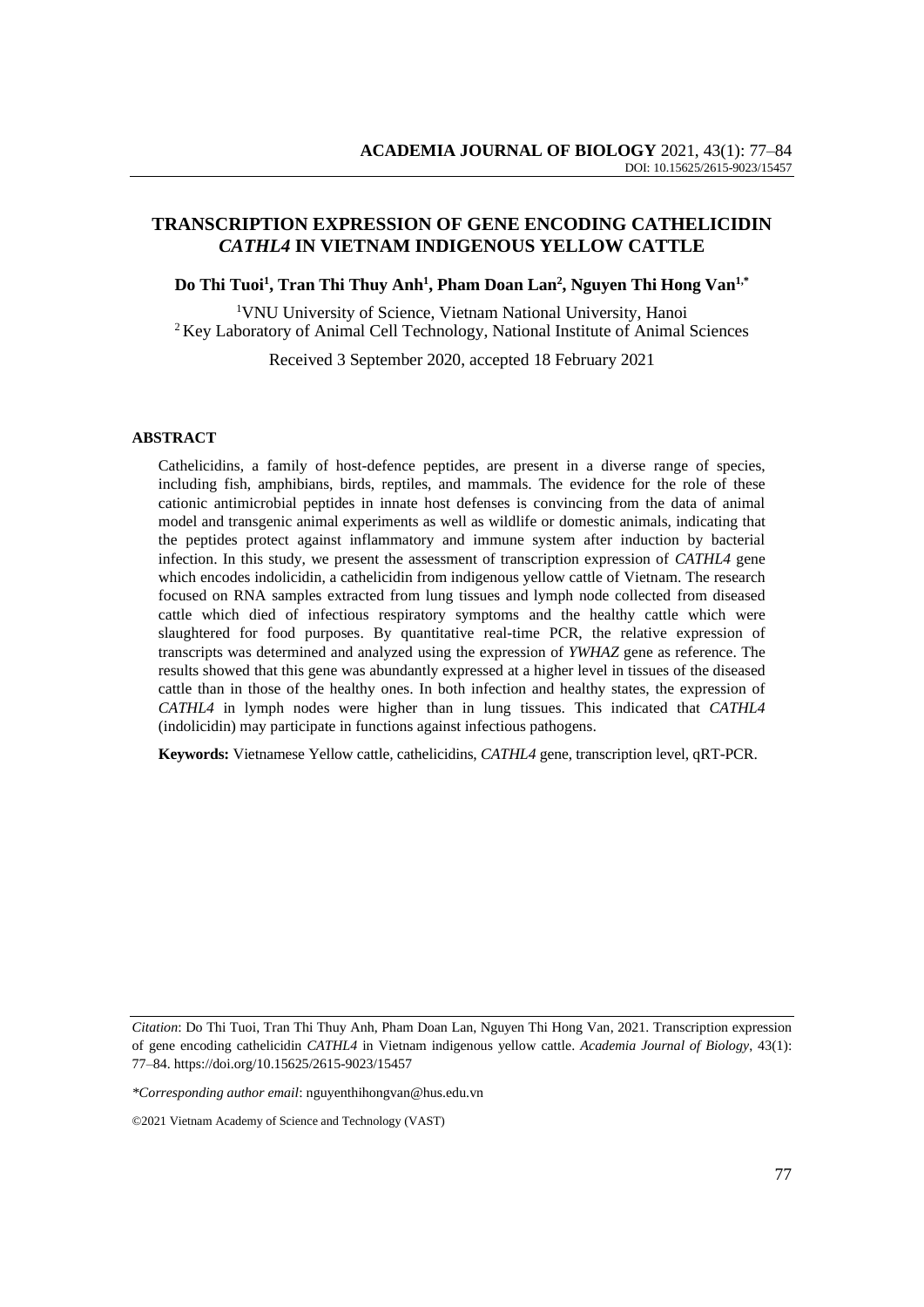## **INTRODUCTION**

Cathelicidins are a group of host defense peptides (HDPs) which include a diverse family of endogenous cationic antibiotic peptides present in all mammalian species. These HDPs are diverse cationic amphipathic short peptides which have both antimicrobial and immunomodulatory activities and play an important role in both innate and adaptive immunity by neutralizing invading pathogens. The family of these HDPs was named due to their conserved N-terminal domain that shares high homology with cathelin, an inhibitor of the cysteine proteinase cathepsin L (Shinnar, 2003; Wuerth, 2011). These HDPs are conservative, which contain a signal peptide with a highly conserved cathelin-like domain and a mature peptide consisting of about 40 amino acids (Zhang, 2019). In the cathelicidin structure, the C-terminal antimicrobial domain (AMD) is highly variable. This property satisfies the functional diversity of this antimicrobial peptide (AMP) family. After translation, cathelicidins are precursor pre-pro-peptides and only act as AMPs after proteolytic cleavage. In the mature peptide structure, these HDPs are unusually rich in amino acids such as proline, arginine, and tryptophan and form the secondary structures such as  $\alpha$ helix, β-hairpin, and random coils (Tomasinsig, 2005). Precursor CATHLs may be found in myeloid cells, epithelial cells of the skin, oral mucosa, and the gastrointestinal tract. However, the mature forms of these HDPs are found at mucosal surfaces and within bodily secretions such as sweat, breast milk, and saliva (Mookherjee, 2006). Cathelicidin gene-cluster in the bovine and buffalo genome was characterized and sites of expression in the bovine mammary gland were identified (Gillenwaters et al., 2009, Whelehan et al., 2014, Brahma, 2015). Bioinformatic analysis showed that there were seven protein-coding cathelicidin genes (*CATHL1-7*) clustered on the long arm of chromosome 22 of bovine

including *CATHL1* (Bac1), *CATHL2* (Bac5), *CATHL3* (Bac7), *CATHL4* (indolicidin), *CATHL5* (BMAP-28), *CATHL6* (BMAP-27), and *CATHL7* (BMAP-34), in which there are two identical copies of *CATHL4*, and three additional putative cathelicidin genes. That study also found the constitutive expression of six cathelicidin genes in the mammary gland and the expression did not increase during infection caused by *Staphylococcus aureus*.

To understand the role of these cathelicidins in the host protection, many studies have been conducted to determine the expression of cathelicidin genes *in vivo*. Broekman et al. isolated cathelicidin from Atlantic cod (*Gadus morhua*) to identify the structure and cleavage site of precursors, then examined the expression of these peptides in cod at 68 hours after hatching to confirm the activity of immune system in early development stage (Broekman, 2011). The expression of cathelicidins genes in forest musk deer (*Moschus berezovskii*) indicated that the six cathelicidin transcripts were abundant in the spleen and lung, and differently expressed in the musk deer which died of abscess disease. This result suggested that in forest musk deer, cathelicidins may be involved in infections (Zhang et al., 2019).

Vietnam indigenous cattle (Yellow cattle) are descendants of a crossbreed between *Bos taurus* and *Bos indicus*. They are called Yellow cattle for their yellow-lumped bull skin. In Vietnam and other South East Asian countries, the cattle play an important role in beef production and are often used for agriculture work and transportation Although the indigenous cattle breed is small stature, they can resist infectious disease and are highly adaptable to the monsoon-influenced tropical climate of Vietnam. Up to now, there has been no research on cathelicidin genes of indigenous cattle populations and the functional role of these genes in adaptation resistance to infectious diseases. The aims of this study were to identify the expression of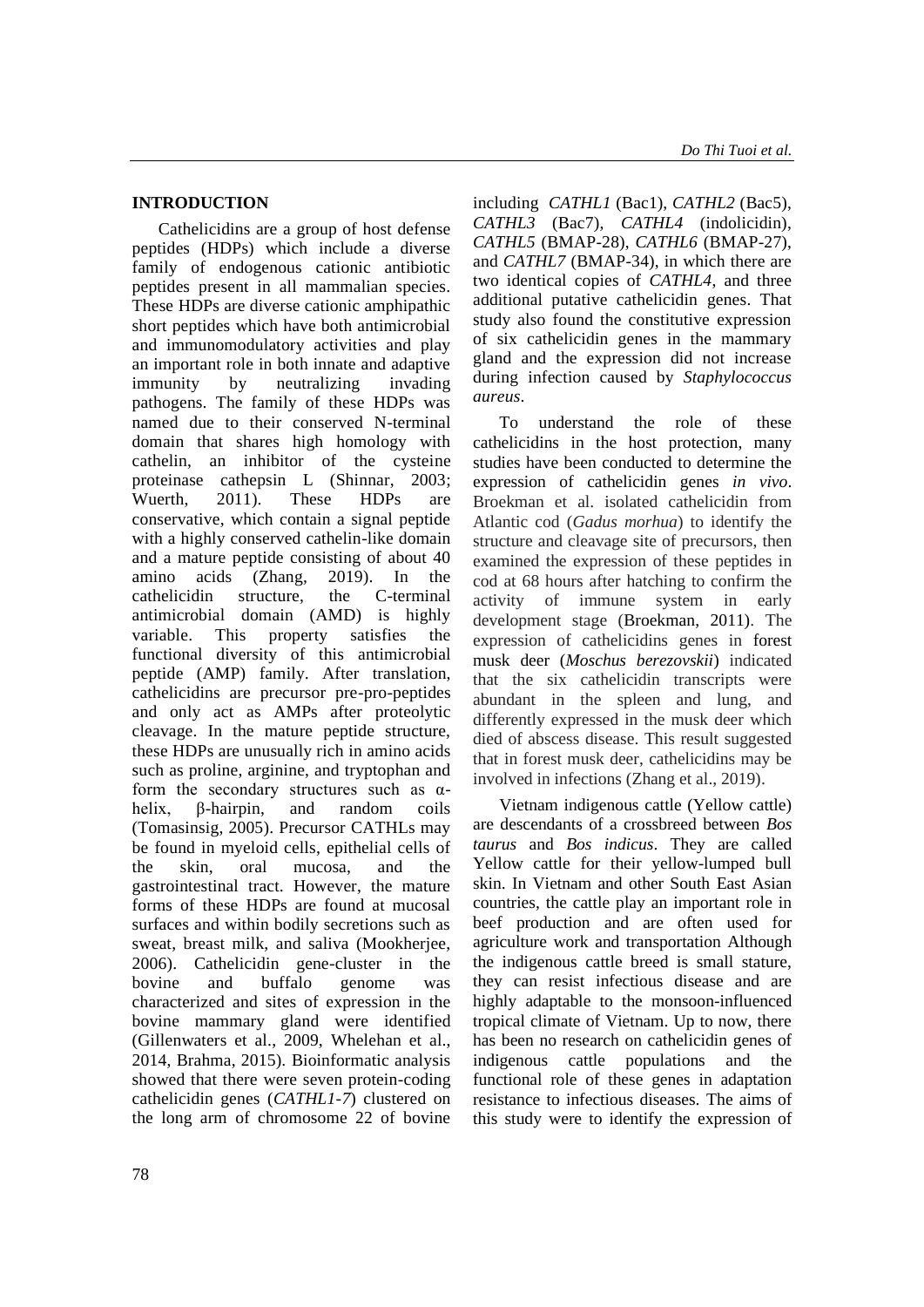the cathelicidin gene *CATHL4* at the transcription levels and to get a better understanding of the possible involvement of these peptides in the adaptive immune system by applying a quantitative real-time PCR approach. In our research, the mRNA abundance levels in the lung and lymph node tissues samples collected from both healthy and diseased individuals were examined and compared. This work may contribute to understanding the role of cathelicidins as host defense peptide in Vietnam indigenous cattle.

#### **MATERIALS AND METHODS**

#### **Collection of tissue samples**

Samples of lung tissue and lymph nodes were collected from two Yellow cattle immediately after death by respiratory disease and from two healthy Yellow cattle that had been slaughtered for food consumption. The diseased cattle had symptoms such as runny nose and mouth, fast and difficult breathing fast. Immediately after the animals died (the diseased ones) or were collected in slaughter (the healthy ones), tissue samples of lung and lymph node were cut into small pieces and kept in liquid nitrogen, and then stored at -80 <sup>o</sup>C until RNA extraction.

#### **RNA extraction and cDNA synthesis**

Frozen tissues were ground with a mortar in liquid nitrogen. Homogenization of ground tissue samples for RNA extraction was conducted with RNeasy Mini Kit (Qiagen) according to the manufacture's protocol and stored at  $(-)20$  °C. The RNA was then quantified, and its quality checked by gel electrophoresis on a 1% agarose gel. NanoDrop™ 1000 Spectrophotometer (Thermo Fisher Scientific) was used to check the quantity and quality of total RNA. RNA samples with absorbance ratios A260/280 and A260/230 of ~2.0 with concentration of at least 50 ng/ $\mu$ l RNA were used for further analyses.

Synthesis of cDNA from total RNA by reverse transcription was conducted using the RevertAid First Strand cDNA Synthesis Kit (Thermo Fisher Scientific). In the first step, 5 μg RNA was denatured at 65  $°C$  for 5 min in the presence of 100  $\mu$ M oligo(dT). Next, reverse transcription was performed in a total volume of 20 μl of mixture containing 5 μg of RNA, 4 μl of reverse transcriptase buffer, 2 μl of 10 mM deoxynucleotides, 1 μl of protector RNase Inhibitor (20 U/μl), and 1 μl of reverse transcriptase (200 U/μl). The mixture was incubated at 42  $\degree$ C for 60 min, then inactivated at 70  $\degree$ C for 5 min, and finally stored at  $(-)20$  °C. The cDNA product was quantified using the NanoDrop™ 1000 Spectrophotometer and then diluted to a  $0.2 \mu$ g/μl working concentration.

### **Examination of CATHL4 expression by quantitative Real-time PCR (qRT-PCR)**

The specific primers for the *CATHL4* gene and the reference gene *YWHAZ* (14-3-3 protein zeta/delta) (Goossens, 2005) in quantitative real-time PCR were designed by Primer 5.0 software according to the GenBank bovine sequences (Table 1) and synthesized by Intergrated DNA Technologies (IDT, USA) (Table 1). qRT-PCR was performed using the SYBR® Green-based fluorescent method and the real-time PCR 7500 system (Applied Biosystem) as follows: preincubation at 95  $\degree$ C for 2 min, followed by 40 cycles of 95  $\degree$ C for 15 sec, 60  $\degree$ C for 1 min, and finally at 95  $\degree$ C for 1 min, 60  $\degree$ C for 1 min and 95 °C for 30 sec. Total volume of reaction 10 μl contains 5 μl of GoTaq® qPCR Master Mix (Promega), 0.25 μl of each primer with  $10 \text{ pmol/μl concentration}$ , 2 μl of cDNA and Nuclease-Free H<sub>2</sub>O. Dissociation curves were examined for the presence of one genespecific peak of single product. The qRT-PCR products were electrophorized on 2% agarose gels to confirm their predicted length. The products presented as a unique band of the expected size were used to analyze relative expression levels. A 5-fold dilution was established on the *CATHL4* and *YWHAZ*  genes in the qRT-PCR to determine reaction efficiency by constructing a relative quantification standard curve.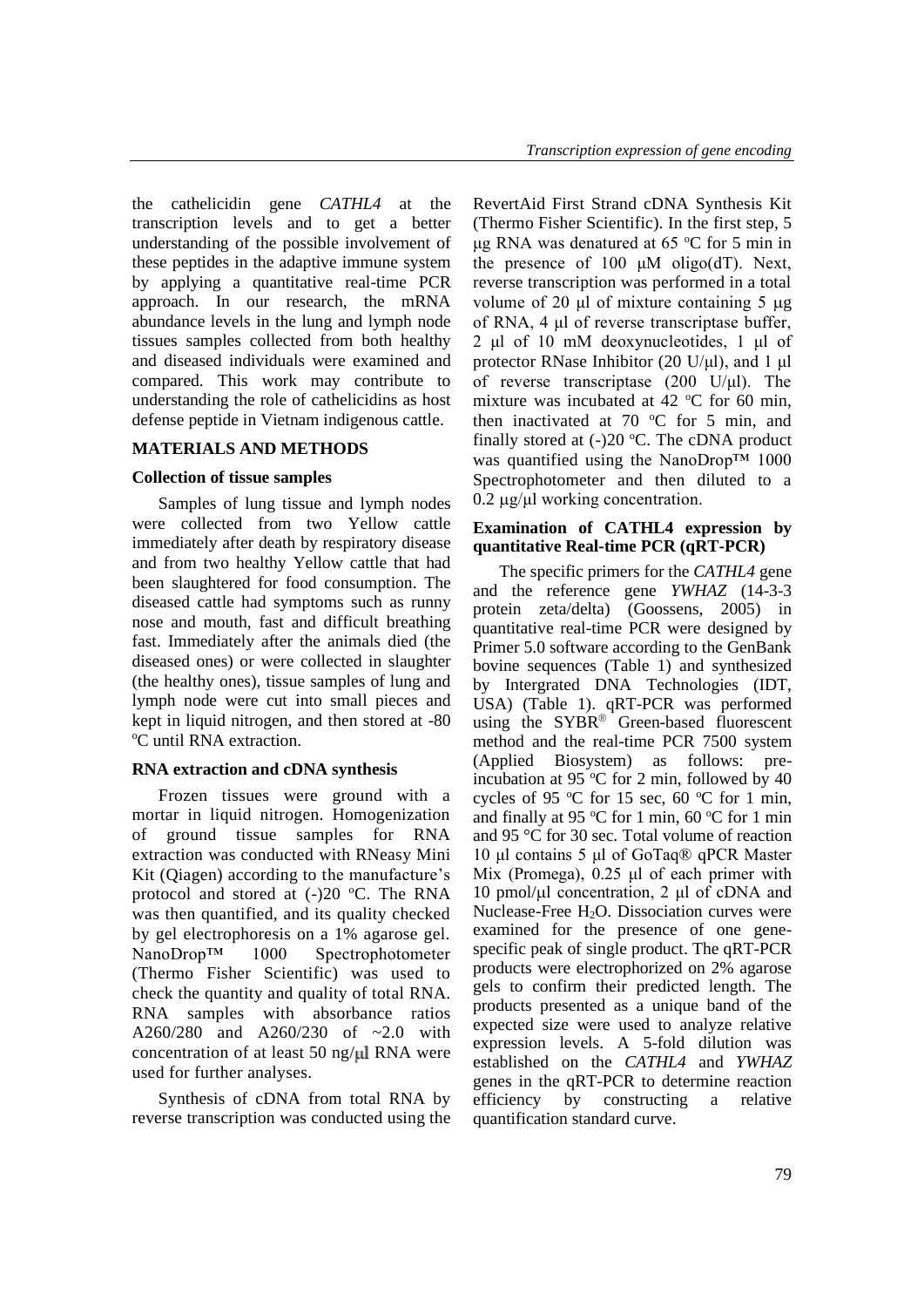| and ampliculi religios in GNT-PUN |              |                           |                  |                 |           |             |  |  |  |  |  |
|-----------------------------------|--------------|---------------------------|------------------|-----------------|-----------|-------------|--|--|--|--|--|
| Gene                              | Primer       | Nucleotide sequence       | Amplicon         | Tm              | Spanning  | Accession   |  |  |  |  |  |
|                                   | name         | $(5^{\circ} - 3^{\circ})$ | length           | $({}^{\circ}C)$ | exon      | number      |  |  |  |  |  |
| <b>CATHL4</b>                     | $qC4 - F$    | <b>GACCTAAACTGTAAT</b>    |                  |                 | Exon 3 to |             |  |  |  |  |  |
|                                   |              | <b>GAGCTCCAGAGT</b>       | 99 <sub>bp</sub> | 56,6            | Exon 4    | NM 174827.2 |  |  |  |  |  |
|                                   | $qC4 - R$    | TCAGGATCTGACAG            |                  | 60.5            | Exon 4    |             |  |  |  |  |  |
|                                   |              | <b>CTCTTCTCCATCA</b>      |                  |                 |           |             |  |  |  |  |  |
| YWHAZ                             | YWH-F        | AGACAGCATTTGAT            |                  |                 | Exon 4 to |             |  |  |  |  |  |
|                                   |              | <b>GAAGCCATTGCTG</b>      |                  | 60              | Exon 5    | NM 174814.2 |  |  |  |  |  |
|                                   | <b>YWH-R</b> | TGGGTATCCGATGT            | 121 bp           | 59.9            | Exon 5 to |             |  |  |  |  |  |
|                                   |              | <b>CCACAATGTCA</b>        |                  |                 | Exon 6    |             |  |  |  |  |  |

*Table 1.* Gene specific primer sequences melting temperatures and amplicon lengths in  $qRT-PCR$ 

#### **Analysis of qRT-PCR data**

The relative expression levels of *CATHL4* gene in the tissues were analyzed using the  $2^{-\Delta\Delta CT}$  method (Livak, 1997; Livak and 1997; Livak and Schmittgen, 2001) with *YWHAZ* as the reference gene. The Cq values of the *CATHL4* gene was normalized to that of the reference gene for both the healthy and diseased samples or for tissue comparison. Real-time PCR of each sample was repeated in triplicate and with a negative control (without cDNA). The expression levels of *CATHL4* gene were compared between the healthy and diseased cattle or between lung tissues and lympho node tissues in the same cattle. Data were analyzed by using the Student's t-test implemented in GraphPad Prism 5 (GraphPad Software, La Jolla, CA, USA) in which a P value of  $\leq 0.05$  were considered significant.

# **RESULTS**

### **RNA extraction**

In this study, lymph node and lung tissue samples collected from two diseased and two healthy cattle were used for total RNA extraction and purification and the RNA products were checked by 1% agarose gel electrophoresis. The RNA samples were check by gel electrophoresis showed typical bands for total RNA. The quantity and quality of total RNA was estimated using NanoDrop™ 1000 Spectrophotometer. The data confirmed that all of samples had absorbance ratios A260/280 and A260/230 of  $\sim$ 2.0 and concentration of the samples was at least 100 ng/ $\mu$  RNA. These RNA samples were used for further analyses.

## **qRT-PCR**

To examine the tissue expression pattern of *CATHL4* in cattle lung and lymph node tissue, we used quantitative real-time PCR (qRT-PCR) to conduct the amplification of *CATHL4* with specific primers from cDNA samples. The reaction products were checked by 2% agarose gel electrophoresis and result showed that amplicons were specific as expected. In figure 1, one band for each reaction product appeared on gel at the lengths of ~ 99 bp and 120 bp for *CATHL4* (Fig. 1A) and *YWHAZ* (Fig. 1B), respectively.

| Lung |                |                | Lymph node |     |    |    | Lung  |   |    |    | Lymph node |    |    |    |                |        |   |  |
|------|----------------|----------------|------------|-----|----|----|-------|---|----|----|------------|----|----|----|----------------|--------|---|--|
| H1   | H <sub>2</sub> | D <sub>1</sub> | D2         | H1  | H2 | D1 | D2    | M | H1 | H2 | D1         | D2 | H1 | H2 | D <sub>1</sub> | D2     | M |  |
|      |                |                |            |     |    |    | 99 bp |   |    |    |            |    |    |    |                | 120 bp |   |  |
|      |                |                |            | (A) |    |    |       |   |    |    |            |    | (B |    |                |        |   |  |

*Figure 1.* Gel electrophoresis of qRT-PCR products samples for amplification of *CATHL4* (A) and *YWHAZ* (B) (loaded on 1% agarose gel stained with ethidium bromide). H1, H2: the healthy cattle 1, 2; D1, D2: the diseased cattle 1, 2. Lane M: 100 bp DNA ladder (PhileKorea)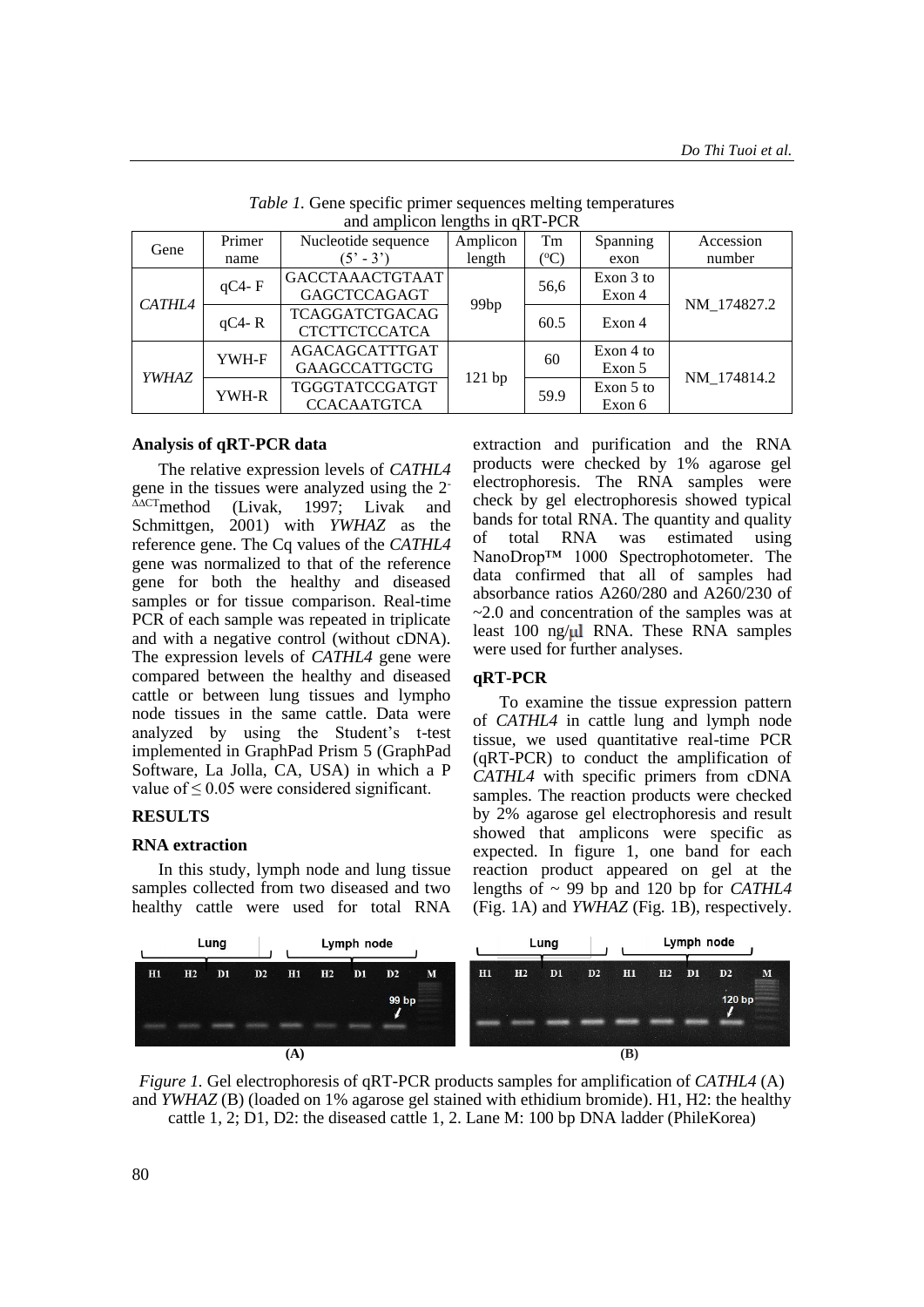To determine the amplification efficiencies of target and the reference genes, dissociation curves were established. The result indicated the presence of one gene-specific peak of single product and both the target and reference genes have similar amplification efficiencies. Melting curves of all products in amplification of *CATHL4* gene is presented in Fig. 2. Amplification curves for *CATHL4* (Fig. 2A) and *YHAWZ* (Fig. 2B) from eight cDNA

samples and negative control without cDNA were shown. Eight amplicons for *CATHL4* had the same melting peaks at  $83.31$  °C and appeared as a single peak for each product of all samples. That was the same with *YWHAZ*  with melting peaks at 79.61  $°C$ . The melting curve analysis indicated no signs of additional unspecific PCR products, i.e. the primer pairs were specific and the products lack contamination and primer-dimers.



*Figure 2.* Melting curves for determination of specificity and efficiency of qRT-PCR amplification of *CATHL4* (A) and *YWHAZ* (B) genes

The transcripts of *CATHL4* gene were found in all investigated samples including the healthy and diseased cattle, as well as the lung and lymph node tissues, but at different levels. Data of transcription of interested gene in the samples showed the difference between tissues as well as between the healthy and infectious status. The relative expression levels of the cathelicidin gene *CATHL4* in different samples were analyzed and *YWHAZ* expression was used as reference.

### **qRT-PCR data analysis**

#### *Comparison of CATHL4transcription level in tissues of the healthy cattle to that of the diseased cattle*

To investigate whether the inflammatory and infectious status of cattle affect the expression of *CATHL4* or not, *CATHL4*  mRNA expression in lymph node and lung tissues of the healthy was compared to those of the diseased cattle using 2−ΔΔCt calculation. qRT-PCR showed the *CATHL4*  transcript was expressed in both lymph node tissue and lung tissue in healthy and diseased cattle. In the infected cattle, the average transcription level in lymph nodes and lung tissues were respectively 19.42 (Fig. 3A) and 3.58 (Fig. 3B) times higher compared to that of the healthy ones. Besides, the expression level of *CATHL4* in lymph node is higher than in lung tissue of diseased cattle.

To understand the function of gene, the relative expression level of *CATHL4* in the lymph nodes and in lung tissues was compared within the same diseased cattle (Fig. 4) or the same healthy cattle (Fig. 5).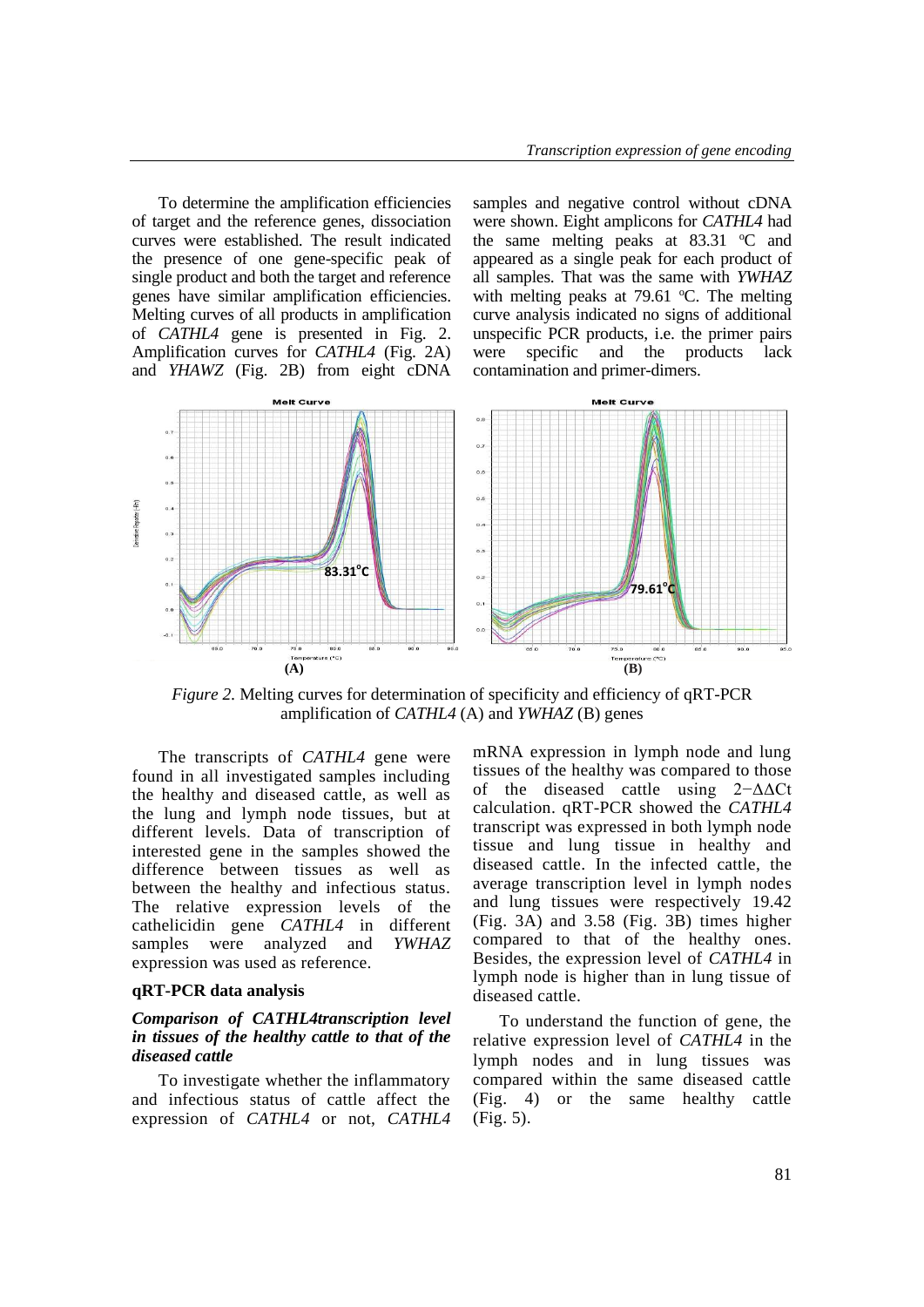

*Figure 3:* Relative transcription levels of *CATHL4* lymph node (A) and lung tissue (B) were compared between the healthy and infectious cattle. The bars indicate the standard error mean  $(\pm$  SEM)

## *Comparison of CATHL4 gene expression in lung and lymph node tissue samples of diseased cattle*

To compare the gene expression levels of *CATHL4* gene in the diseased cattle and in different tissues with infectious status, data analysis of the relative transcription level of interested gene revealed the tissue specific expression using 2−ΔΔCt method calculation. The *CATHL4* transcription level in lymph node was higher than that in the lung tissue of the same cattle. *CATHL4* transcriptions in lymph node tissues were different between two diseased cattle, being 11.42 and 35.33. However, the expression levels in lung tissues were almost the same in both diseased cattle, being 3.67 and 3.81 (Fig. 4).



*Figure 4.* Comparison of transcription level of *CATHL4* in lymph node and lung tissue samples in infected yellow cattle

The above results indicated that, in diseased cattle, *CATHL4* gene was expressed more abundantly in lymph node than in lung tissue and increased when induced by pathogen infection. However, in the healthy cattle, this gene transcription was not significantly increased in both lymph node and lung tissues. The *CATHL4* gene's expression in these tissues clearly indicated that cathelicidin gene functioned in immune response and might play a role in immunity system of yellow cattle.

### *Comparison of CATHL4 transcription level in lymph node and in lung tissues of the healthy samples*

As shown in Fig. 5, the expression *CATHL4* gene in the same type of tissue was mostly similar among two healthy cattle, with higher level in lymph tissue than in lung tissue. On the other hand, the difference of expression between two healthy cattle is not significant for both types of tissue. This comparison was conducted using **∆**Ct method and *YWHAZ* as reference gene.



*Figure 5.* Relative transcription level of *CATHL4* in lymph node and lung tissues of the healthy cattle compared to *YWHAZ*  reference gene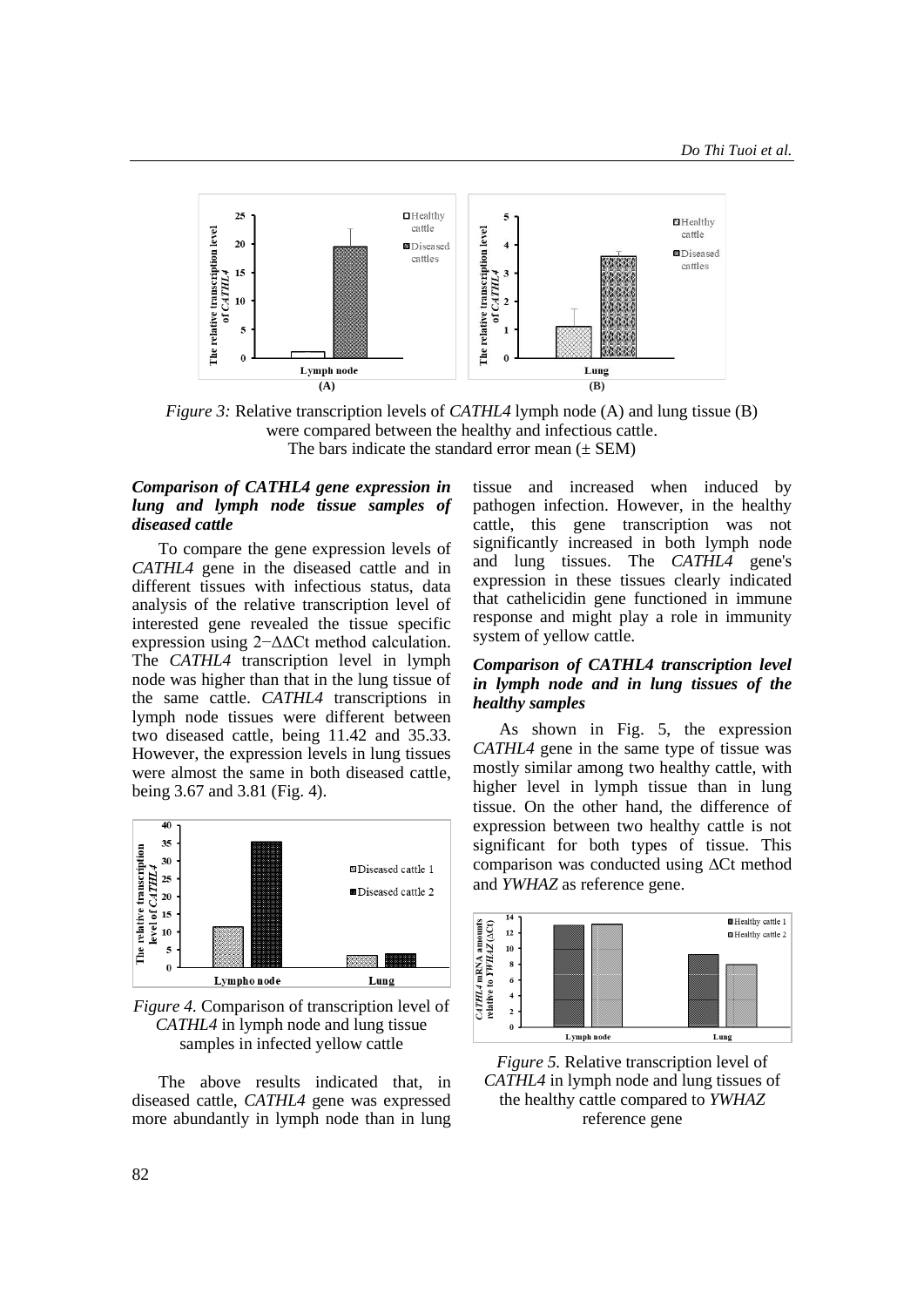Lymph nodes are important for proper functioning of the immune system, acting as filters for foreign particles such as pathogens. Lymphocytes are primarily made up of B cells and T cells in lymph nodes. Expressed indolicidin transcript of *CATHL4* indicated that this antimicrobial peptide may play the role as defense host peptide. The abundant expression of the *CATHL4* gene in diseased cattle indicated the participation of cathelicidins in immune activity that responds to pathogen infection and tissue specific expression.

# **DISCUSSION**

Real-time PCR (qPCR) technique is considered as the most accurate and most reliable assessment of transcription expression. With its advantages such as sensitivity, real time detection of reaction progress, speed of analysis and precise measurement, this technique has been applied for research on gene function through transcription level. Determination of gene expression levels in specific tissues of the body or in individuals with different health states can help determine the potential role of genes *in vivo*.

Cathelicidins have been identified in several fish species and their mRNA expression was found to be increased after bacterial infection (Maier, 2008). Baumann et al. showed that the bovine cathelicidins were able to inhibit the growth of bacteria and enhance the sensing of nucleic acid by immune system of host. Certain bovine cathelicidins play a role in helping the innate immune system to sense nucleic acids and these peptides are relevant in development of future strategies to promote protection at mucosal surfaces against pathogen invasion (Baumann, 2017). In another research, analysis of expression of cathelicidin genes from the forest musk deer was revealed that the six functional genes were abundantly expressed in the spleen and lung. Moreover, the expression was different in response to abscesses. This result suggested that forest musk deer cathelicidins may play an

important role in response to infections. (Zhang, 2019).

In this study, we used infectious and healthy samples to investigate whether the *CATHL4* gene played a role in the immune response of the in indigenous Vietnamese cattle. The results indicated that, *CATHL4*  gene were abundantly expressed in tissues of the diseased cattle at a higher level compared to the healthy ones. In both infection and healthy states, the expression of *CATHL4* in lymph node was higher than in the lung. The results obtained from this study are consistent with many other studies evaluating the role of cathelicidin in the immune response. From this study, *CATHL4* (indolicidin) can be considered to be participating in functions against infectious pathogens.

# **CONCLUSION**

This result showed different transcription levels of *CATHL4* in lymph node and lung tissues, and increased transcripts in response to bacterial infection and suggested that indigenous bovine cathelicidin may be involved in immune system of Vietnamese indigenous cattle.

# **REFERENCES**

- Baumann A., Kiener M. S., Haigh B., Perreten V. Summerfield A., 2017. Differential ability of Bovine antimicrobial cathelicidins to Mediate nucleic acid sensing by epithelial cells. *Front. Immunol.* 8(59). https://doi.org/10.3389/fimmu.2017.00059
- Brahma B., Patra M. C., Karri S., Chopra M., Mishra P., Chandra De B., Kumar S., Mahanty S., Thakur K., Poluri K. M., Datta T. K., De S., 2015. Diversity, Antimicrobial Action and Structure A ctivity Relationship of Buffalo Cathelicidins. *Plos One.* https://doi.org/ 10.1371/journal.pone.0144741
- Broekman D. C., Frei D. M., Gylfason G. A., Steinarsson A., Jörnvall H., Agerberth B., Gudmundsson G. H., Maier V. H., 2011. Cod cathelicidin: Isolation of the mature peptide, cleavage site characterization